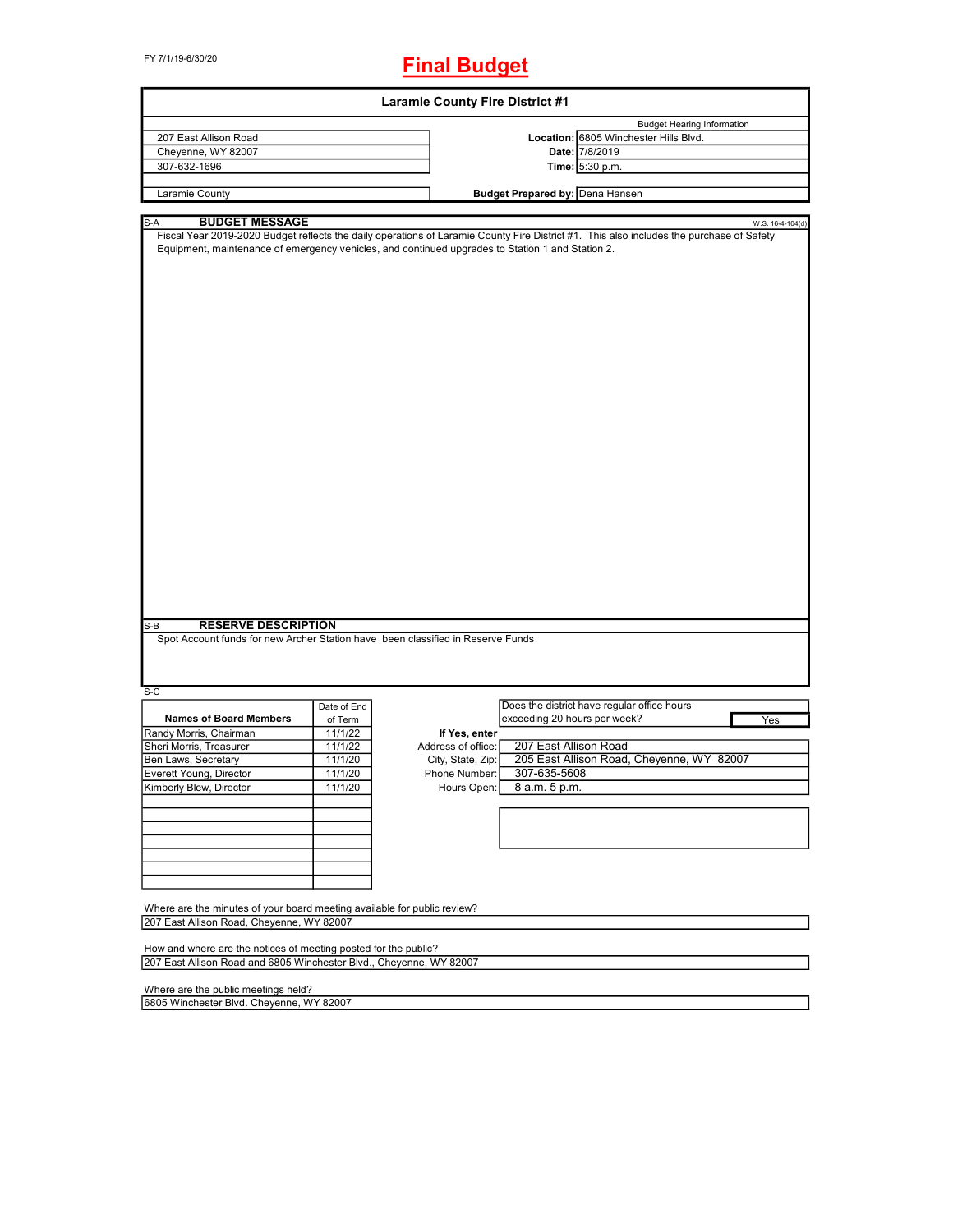## **FINAL BUDGET SUMMARY**

|       | <b>OVERVIEW</b>                                             |             | 2018-2019<br>Estimated | 2019-2020<br>Proposed | Final Approval |
|-------|-------------------------------------------------------------|-------------|------------------------|-----------------------|----------------|
|       |                                                             |             |                        |                       |                |
| $S-1$ | <b>Total Budgeted Expenditures</b>                          | \$1,014,547 | \$1,004,068            | \$2,150,401           | \$2,150,401    |
| $S-2$ | <b>Total Principal to Pay on Debt</b>                       | \$6.383     | \$31.496               | \$32,250              | \$32,250       |
| $S-3$ | <b>Total Change to Restricted Funds</b>                     | \$259,753   | \$466,087              | \$400,000             | \$400,000      |
|       |                                                             |             |                        |                       |                |
| $S-4$ | <b>Total General Fund and Forecasted Revenues Available</b> | \$1.814.823 | \$2,084,543            | \$2,652.190           | \$2,652,190    |
|       |                                                             |             |                        |                       |                |
| $S-5$ | Amount requested from County Commissioners                  | \$773,080   | \$836,289              | \$1,266,000           | \$1,266,000    |
|       |                                                             |             |                        |                       |                |
| $S-6$ | <b>Additional Funding Needed:</b>                           |             |                        | \$0                   | \$0            |

|              | <b>REVENUE SUMMARY</b>                                                          |             | 2018-2019   | 2019-2020              | <b>Final Approval</b>           |
|--------------|---------------------------------------------------------------------------------|-------------|-------------|------------------------|---------------------------------|
|              |                                                                                 | Actual      | Estimated   | Proposed               |                                 |
| $S-7$        | <b>Operating Revenues</b>                                                       | \$0         | \$0         | \$0                    | \$0                             |
| $S-8$        | Tax levy (From the County Treasurer)                                            | \$773.080   | \$836.289   | \$1,266,000            | \$1,266,000                     |
| $S-9$        | <b>Government Support</b>                                                       | \$259,753   | \$466,086   | \$400,000              | \$400,000                       |
| $S-10$       | <b>Grants</b>                                                                   | \$0         | \$0         | \$564,851              | \$564,851                       |
| $S-11$       | Other County Support (Not from Co. Treas.)                                      | \$0         | \$0         | \$0                    | \$0                             |
| $S-12$       | <b>Miscellaneous</b>                                                            | \$98,146    | \$113,776   | \$6,200                | \$6,200                         |
|              | <b>Other Forecasted Revenue</b>                                                 | \$116,765   | \$101,313   | \$92,000               | \$92,000                        |
| $S-13$       |                                                                                 |             |             |                        |                                 |
| $S-14$       | <b>Total Revenue</b>                                                            | \$1,247,745 | \$1,517,464 | \$2.329.051            | \$2,329,051                     |
|              | FY 7/1/19-6/30/20                                                               |             |             |                        | Laramie County Fire District #1 |
|              | <b>EXPENDITURE SUMMARY</b>                                                      | 2017-2018   | 2018-2019   | 2019-2020              | <b>Final Approval</b>           |
|              |                                                                                 | Actual      | Estimated   | Proposed               |                                 |
|              |                                                                                 | \$159,442   | \$95,697    |                        |                                 |
| $S-15$       | <b>Capital Outlay</b><br><b>Interest and Fees On Debt</b>                       | \$2,138     |             | \$1,031,351<br>\$2,750 | \$1,031,351<br>\$2,750          |
| $S-16$       | Administration                                                                  |             | \$3,504     |                        |                                 |
| $S-17$       |                                                                                 | \$72,665    | \$67,307    | \$111,000              | \$111,000                       |
| $S-18$       | <b>Operations</b>                                                               | \$674,488   | \$722,460   | \$860,500              | \$860,500                       |
| $S-19$       | <b>Indirect Costs</b>                                                           | \$105.814   | \$115,100   | \$144,800              | \$144.800                       |
| <b>S-20R</b> | <b>Expenditures paid by Reserves</b>                                            | \$0         | \$0         | \$0                    | \$0                             |
| $S-20$       | <b>Total Expenditures</b>                                                       | \$1,014,547 | \$1,004,068 | \$2,150,401            | \$2,150,401                     |
|              |                                                                                 | 2017-2018   | 2018-2019   | 2019-2020              |                                 |
|              | <b>DEBT SUMMARY</b>                                                             | Actual      | Estimated   | Proposed               | <b>Final Approval</b>           |
|              |                                                                                 |             |             |                        |                                 |
| $S-21$       | <b>Principal Paid on Debt</b>                                                   | \$6,383     | \$31,496    | \$32,250               | \$32,250                        |
|              |                                                                                 | 2017-2018   | 2018-2019   | 2019-2020              |                                 |
|              | <b>CASH AND INVESTMENTS</b>                                                     | Actual      | Estimated   | Proposed               | Final Approval                  |
|              |                                                                                 |             |             |                        |                                 |
| $S-22$       | <b>TOTAL GENERAL FUNDS</b>                                                      | \$567,078   | \$567,078   | \$323,139              | \$323,139                       |
|              |                                                                                 |             |             |                        |                                 |
| $S-23$       | <b>Summary of Reserve Funds</b><br><b>Beginning Balance in Reserve Accounts</b> |             |             |                        |                                 |
| $S-24$       | a. Sinking and Debt Service Funds                                               | \$0         | \$0         | \$0                    | \$0                             |
| $S-25$       | b. Reserves                                                                     | \$0         | \$259,753   | \$725,840              | \$725,840                       |
| $S-26$       | c. Bond Funds                                                                   | \$0         | \$0         | \$0                    | \$0                             |
|              | Total Reserves (a+b+c)                                                          | \$0         | \$259,753   | \$725,840              | \$725,840                       |
| $S-27$       | Amount to be added                                                              |             |             |                        |                                 |
| $S-28$       | a. Sinking and Debt Service Funds                                               | \$0         | \$0         | \$0                    | \$0                             |
| $S-29$       | b. Reserves                                                                     | \$259,753   | \$466,087   | \$400,000              | \$400.000                       |
| $S-30$       | c. Bond Funds                                                                   | \$0         | \$0         | \$0                    | \$0                             |
|              | Total to be added (a+b+c)                                                       | \$259,753   | \$466,087   | \$400,000              | \$400.000                       |
|              |                                                                                 |             |             |                        |                                 |
|              |                                                                                 |             |             |                        |                                 |
| $S-31$       | <b>Subtotal</b>                                                                 | \$259.753   | \$725,840   | \$1,125,840            | \$1,125,840                     |

**EXECUTE TOTAL RESERVES AT END OF FISCAL YEAR THE SECUTE STATE STATE STATE STATE STATE STATES** 

*End of Summary*

*Budget Officer / District Official (if not same as "Submitted by")*

Date adopted by Special District

Cheyenne, WY 82007 **DISTRICT ADDRESS:** 207 East Allison Road **PREPARED BY:** Dena Hansen

**DISTRICT PHONE:** 307-632-1696

1/23/19 *Form approved by Wyoming Department of Audit, Public Funds Division Prepared in compliance with the Uniform Municipal Fiscal Procedures Act (W.S. 16-4-101 through 124) as it applies.*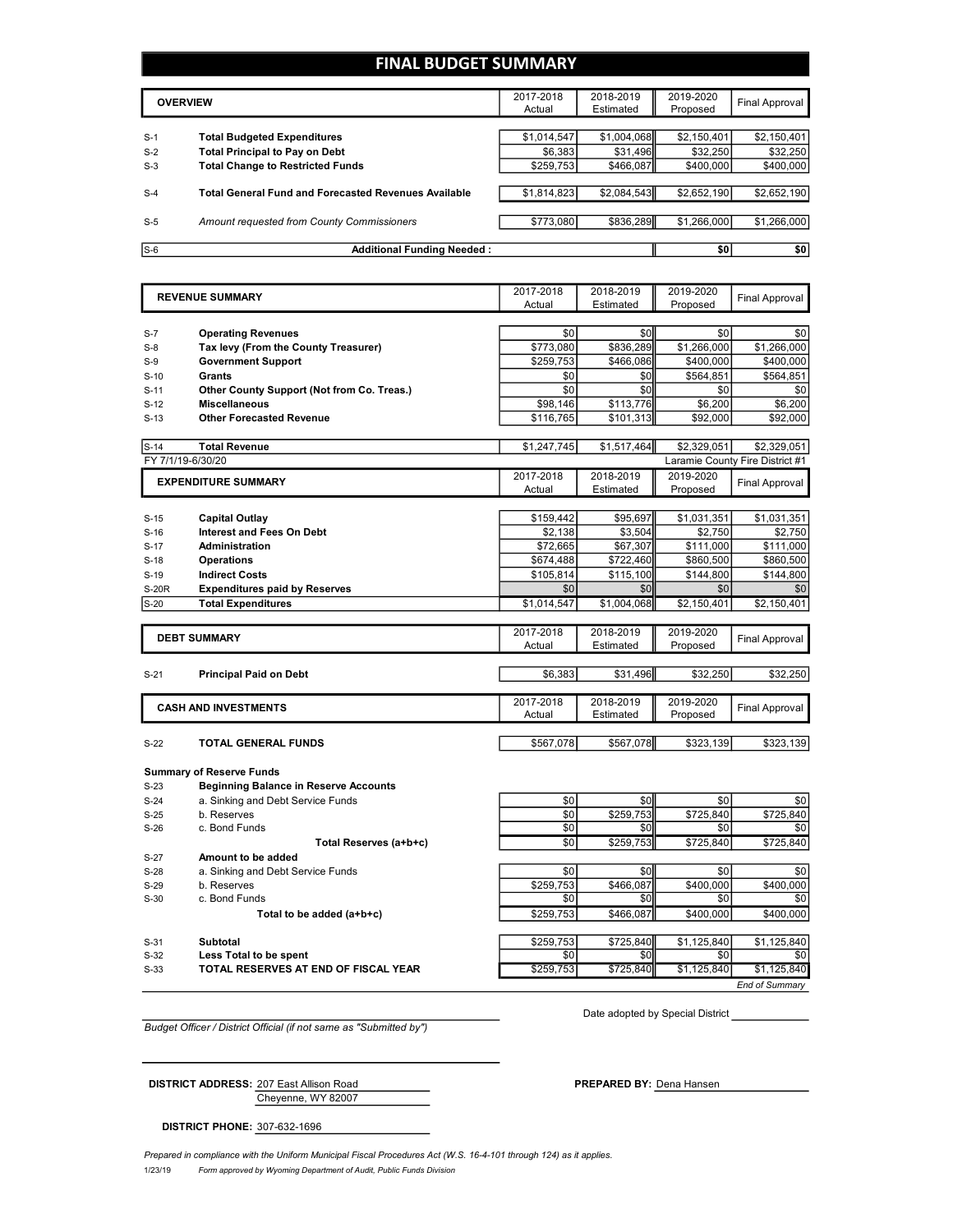## **Final Budget**

|         | Laramie County Fire District #1                |           |                        | <b>FYE</b>            | 6/30/2020             |
|---------|------------------------------------------------|-----------|------------------------|-----------------------|-----------------------|
|         | <b>NAME OF DISTRICT/BOARD</b>                  |           |                        |                       |                       |
|         |                                                |           |                        |                       |                       |
|         | <b>PROPERTY TAXES AND ASSESSMENTS</b>          |           |                        |                       |                       |
|         |                                                | 2017-2018 |                        |                       |                       |
|         |                                                | Actual    | 2018-2019<br>Estimated | 2019-2020<br>Proposed | <b>Final Approval</b> |
| $R-1$   | <b>Property Taxes and Assessments Received</b> |           |                        |                       |                       |
| $R-1.1$ | Tax Levy (From the County Treasurer)           | \$773,080 | \$836,289              | \$1,266,000           | \$1,266,000           |
| $R-1.2$ | <b>Other County Support</b>                    |           |                        |                       |                       |
|         |                                                |           |                        |                       |                       |
|         | <b>FORECASTED REVENUE</b>                      |           |                        |                       |                       |
|         |                                                |           |                        |                       |                       |
|         |                                                | 2017-2018 | 2018-2019              | 2019-2020             | <b>Final Approval</b> |
|         |                                                | Actual    | Estimated              | Proposed              |                       |
| $R-2$   | <b>Revenues from Other Governments</b>         |           |                        |                       |                       |
| $R-2.1$ | State Aid                                      |           |                        |                       |                       |
| $R-2.2$ | Additional County Aid (non-treasurer)          |           |                        |                       |                       |
| $R-2.3$ | City (or Town) Aid                             |           |                        |                       |                       |
| $R-2.4$ | <b>SPOT</b><br>Other (Specify)                 | \$259,753 | \$466,086              | \$400,000             | \$400,000             |
| $R-2.5$ | <b>Total Government Support</b>                | \$259,753 | \$466,086              | \$400,000             | \$400,000             |
| $R-3$   | <b>Operating Revenues</b>                      |           |                        |                       |                       |
| $R-3.1$ | <b>Customer Charges</b>                        |           |                        |                       |                       |
| $R-3.2$ | Sales of Goods or Services                     |           |                        |                       |                       |
| $R-3.3$ | <b>Other Assessments</b>                       |           |                        |                       |                       |
| $R-3.4$ | <b>Total Operating Revenues</b>                | \$0       | \$0                    | \$0                   | \$0                   |
| $R-4$   | Grants                                         |           |                        |                       |                       |
| $R-4.1$ | <b>Direct Federal Grants</b>                   |           |                        |                       |                       |
| $R-4.2$ | <b>Federal Grants thru State Agencies</b>      |           |                        | \$564,851             | \$564,851             |
| $R-4.3$ | <b>Grants from State Agencies</b>              |           |                        |                       |                       |
| $R-4.4$ | <b>Total Grants</b>                            | \$0       | \$0                    | \$564,851             | \$564,851             |
| $R-5$   | <b>Miscellaneous Revenue</b>                   |           |                        |                       |                       |
| $R-5.1$ | Interest                                       | \$464     | \$655                  | \$1,000               | \$1,000               |
| $R-5.2$ | Other: Specify<br>Donations                    | \$600     | \$2,978                | \$3,000               | \$3,000               |
| $R-5.3$ | Other: See Additional                          | \$97,082  | \$110,143              | \$2,200               | \$2,200               |
| $R-5.4$ | <b>Total Miscellaneous</b>                     | \$98,146  | \$113,776              | \$6,200               | \$6,200               |
| $R-5.5$ | <b>Total Forecasted Revenue</b>                | \$357,900 | \$579,862              | \$971,051             | \$971,051             |
| $R-6$   | <b>Other Forecasted Revenue</b>                |           |                        |                       |                       |
| $R-6.1$ | a. Other past due-as estimated by Co. Treas.   |           |                        |                       |                       |
| $R-6.2$ | b. Other forecasted revenue (specify):         |           |                        |                       |                       |
| $R-6.3$ | Motor vehicle property taxes                   | \$116,765 | \$101,313              | \$92,000              | \$92,000              |
| $R-6.4$ |                                                |           |                        |                       |                       |
| $R-6.5$ |                                                |           |                        |                       |                       |
| $R-6.6$ | Total Other Forecasted Revenue (a+b)           | \$116.765 | \$101,313              | \$92,000              | \$92,000              |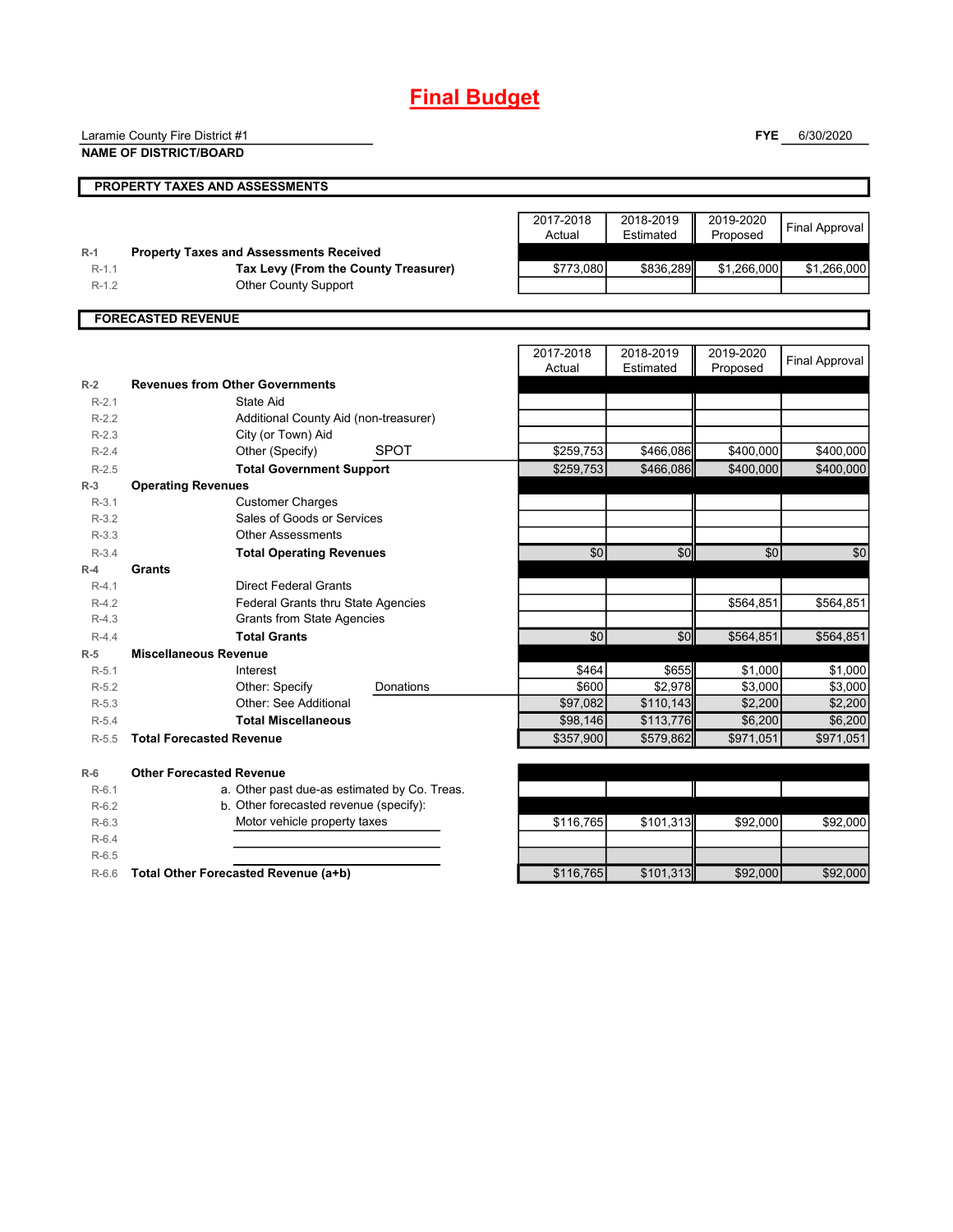## **CAPITAL OUTLAY BUDGET**

| E-1       | <b>Capital Outlay</b> |                         |
|-----------|-----------------------|-------------------------|
| $E - 1.1$ |                       | <b>Real Property</b>    |
| $E - 1.2$ |                       | Vehicles                |
| $E - 1.3$ |                       | <b>Office Equipment</b> |
| $F-14$    |                       | Other (Specify)         |
| $E - 1.5$ |                       |                         |
| $E - 1.6$ |                       |                         |
| $E - 1.7$ |                       | see additional details  |
| $E - 1.8$ | TOTAL CAPITAL OUTLAY  |                         |

|         |                             |                        | 2017-2018 | 2018-2019 | 2019-2020   |                |
|---------|-----------------------------|------------------------|-----------|-----------|-------------|----------------|
|         |                             |                        | Actual    | Estimated | Proposed    | Final Approval |
|         | <b>Capital Outlay</b>       |                        |           |           |             |                |
| $E-1.1$ |                             | <b>Real Property</b>   |           |           |             |                |
| $E-1.2$ |                             | Vehicles               | \$0       | \$8,000   | \$151,000   | \$151,000      |
| $E-1.3$ |                             | Office Equipment       |           |           |             |                |
| $E-1.4$ |                             | Other (Specify)        |           |           |             |                |
| $E-1.5$ |                             |                        |           |           |             |                |
| $E-1.6$ |                             |                        |           |           |             |                |
| $E-1.7$ |                             | see additional details | \$159,442 | \$87,697  | \$880,351   | \$880,351      |
| $E-1.8$ | <b>TOTAL CAPITAL OUTLAY</b> |                        | \$159,442 | \$95,697  | \$1,031,351 | \$1,031,351    |

## **ADMINISTRATION BUDGET**

| $E-2$     | <b>Personnel Services</b>            |
|-----------|--------------------------------------|
| $E - 2.1$ | Administrator                        |
| $E - 2.2$ | Secretary                            |
| $E - 2.3$ | Clerical                             |
| $E - 2.4$ | Other (Specify)                      |
| $E - 2.5$ |                                      |
| $E - 2.6$ |                                      |
| $E - 2.7$ | see additional details               |
| $E-3$     | <b>Board Expenses</b>                |
| $E - 3.1$ | Travel                               |
| $E-3.2$   | Mileage                              |
| $E - 3.3$ | Other (Specify)                      |
| $E - 3.4$ | <b>Election Expense</b>              |
| $E - 3.5$ | <b>Election Bonding</b>              |
| $E - 3.6$ |                                      |
| $E-4$     | <b>Contractual Services</b>          |
| $E - 4.1$ | Legal                                |
| $E - 4.2$ | Accounting/Auditing                  |
| $E-4.3$   | Other (Specify)                      |
| $E - 4.4$ |                                      |
| $E-4.5$   |                                      |
| $E-4.6$   |                                      |
| $E-5$     | <b>Other Administrative Expenses</b> |
| $E - 5.1$ | <b>Office Supplies</b>               |
| $E - 5.2$ | Office equipment, rent & repair      |
| $E - 5.3$ | Education                            |
| $E - 5.4$ | Registrations                        |
| $E - 5.5$ | Other (Specify)                      |
| $E - 5.6$ | Computer/Copier/Softwar              |
| $E - 5.7$ | Water/Sewer                          |
| $E - 5.8$ | see additional details               |
| $E-6$     | <b>TOTAL ADMINISTRATION</b>          |

|           |                                      | 2017-2018 | 2018-2019 | 2019-2020 | <b>Final Approval</b> |
|-----------|--------------------------------------|-----------|-----------|-----------|-----------------------|
|           |                                      | Actual    | Estimated | Proposed  |                       |
| $E-2$     | <b>Personnel Services</b>            |           |           |           |                       |
| $E - 2.1$ | Administrator                        |           |           |           |                       |
| $E - 2.2$ | Secretary                            | \$17,600  | \$17,600  | \$17,600  | \$17,600              |
| $E - 2.3$ | Clerical                             |           |           |           |                       |
| $E - 2.4$ | Other (Specify)                      |           |           |           |                       |
| $E - 2.5$ |                                      |           |           |           |                       |
| $E-2.6$   |                                      |           |           |           |                       |
| $E - 2.7$ | see additional details               | \$13,899  | \$17,000  | \$20,000  | \$20,000              |
| $E-3$     | <b>Board Expenses</b>                |           |           |           |                       |
| $E-3.1$   | Travel                               |           |           |           |                       |
| $E - 3.2$ | Mileage                              |           |           |           |                       |
| $E - 3.3$ | Other (Specify)                      |           |           |           |                       |
| $E - 3.4$ | <b>Election Expense</b>              | \$0       | \$227     | \$1,000   | \$1,000               |
| $E - 3.5$ | <b>Election Bonding</b>              |           |           | \$15,000  | \$15,000              |
| $E - 3.6$ |                                      |           |           |           |                       |
| $E-4$     | <b>Contractual Services</b>          |           |           |           |                       |
| $E - 4.1$ | Legal                                | \$17,081  | \$13,400  | \$20,000  | \$20,000              |
| $E-4.2$   | Accounting/Auditing                  | \$14,378  | \$12,000  | \$15,000  | \$15,000              |
| $E-4.3$   | Other (Specify)                      |           |           |           |                       |
| $E-4.4$   |                                      |           |           |           |                       |
| $E-4.5$   |                                      |           |           |           |                       |
| $E-4.6$   |                                      |           |           |           |                       |
| $E-5$     | <b>Other Administrative Expenses</b> |           |           |           |                       |
| $E - 5.1$ | <b>Office Supplies</b>               | \$4,175   | \$2,600   | \$7,000   | \$7,000               |
| $E - 5.2$ | Office equipment, rent & repair      |           |           |           |                       |
| $E-5.3$   | Education                            |           |           |           |                       |
| $E - 5.4$ | Registrations                        |           |           |           |                       |
| $E - 5.5$ | Other (Specify)                      |           |           |           |                       |
| $E-5.6$   | Computer/Copier/Softwar              | \$4,224   | \$3,000   | \$3,500   | \$3,500               |
| $E - 5.7$ | Water/Sewer                          | \$927     | \$1,200   | \$1,500   | \$1,500               |
| $E - 5.8$ | see additional details               | \$381     | \$280     | \$10,400  | \$10,400              |
| $E-6$     | <b>TOTAL ADMINISTRATION</b>          | \$72,665  | \$67,307  | \$111,000 | \$111,000             |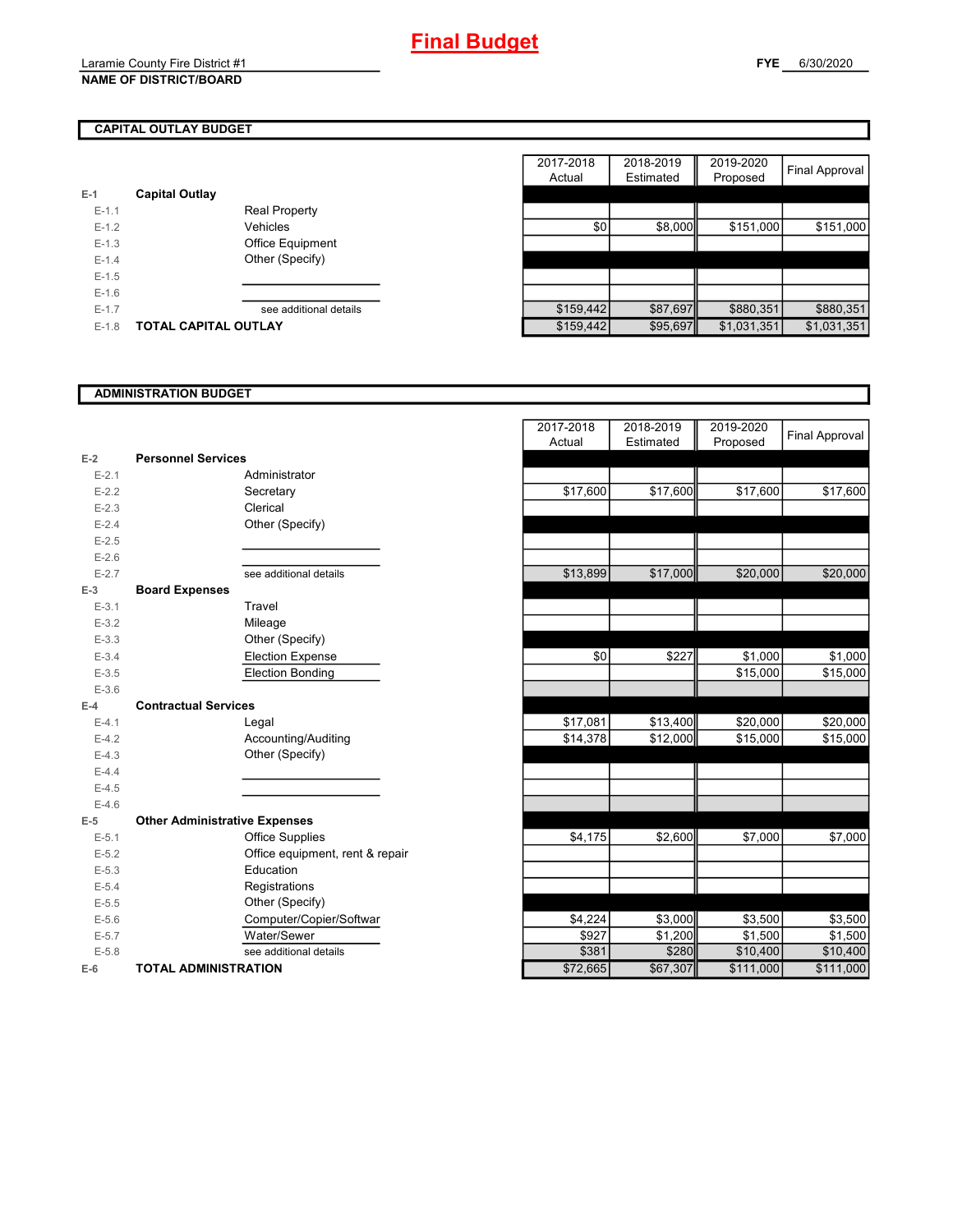## **FYE** 6/30/2020

## **OPERATIONS BUDGET**

| $E-7$     | <b>Personnel Services</b>              |
|-----------|----------------------------------------|
| $E - 7.1$ | Wages--Operations                      |
| $E - 7.2$ | <b>Service Contracts</b>               |
| $E - 7.3$ | Other (Specify)                        |
| $E - 7.4$ | Fire Chief                             |
| $E - 7.5$ | Overtime                               |
| $E - 7.6$ |                                        |
| $E-8$     | Travel                                 |
| $E-8.1$   | Mileage                                |
| $E - 8.2$ | Other (Specify)                        |
| $E-8.3$   |                                        |
| $E - 8.4$ |                                        |
| $E-8.5$   |                                        |
| $E-9$     | <b>Operating supplies (List)</b>       |
| $E-9.1$   | Truck & Auto                           |
| $E-9.2$   | Radio Expense                          |
| $E-9.3$   | <b>Medical Supplies</b>                |
| $E-9.4$   | Fuel                                   |
| $E - 9.5$ |                                        |
| $E-10$    | <b>Program Services (List)</b>         |
| $E-10.1$  | <b>Volunteer Services</b>              |
| $E-10.2$  | <b>Physical Fitness</b>                |
| $E-10.3$  | Training                               |
| $E-10.4$  |                                        |
| $E-10.5$  |                                        |
| $E-11$    | <b>Contractual Arrangements (List)</b> |
| $E-11.1$  |                                        |
| $E-11.2$  |                                        |
| $E-11.3$  |                                        |
| $E-11.4$  |                                        |
| $E-11.5$  |                                        |
| $E-12$    | <b>Other operations (Specify)</b>      |
| $E-12.1$  | Uniforms                               |
| $E-12.2$  | <b>Meals &amp; Meetings</b>            |
| $E-12.3$  | Misc. Items                            |
| $E-12.4$  | Office & Grounds                       |
| $E-12.5$  | see additional details                 |
| $E-13$    | <b>TOTAL OPERATIONS</b>                |

|           |                                        | 2017-2018            | 2018-2019 | 2019-2020 | Final Approval      |
|-----------|----------------------------------------|----------------------|-----------|-----------|---------------------|
|           |                                        | Actual               | Estimated | Proposed  |                     |
| $E-7$     | <b>Personnel Services</b>              |                      |           |           |                     |
| $E - 7.1$ | Wages--Operations                      | \$246,527            | \$255,000 | \$325,000 | \$325,000           |
| $E - 7.2$ | <b>Service Contracts</b>               | \$0                  | \$0       | \$10,000  | \$10,000            |
| $E - 7.3$ | Other (Specify)                        |                      |           |           |                     |
| $E - 7.4$ | Fire Chief                             | \$72,000             | \$70,000  | \$80,000  | \$80,000            |
| $E - 7.5$ | Overtime                               | \$10,872             | \$14,000  | \$25,000  | \$25,000            |
| $E - 7.6$ |                                        |                      |           |           |                     |
| $E-8$     | <b>Travel</b>                          |                      |           |           |                     |
| $E-8.1$   | Mileage                                |                      |           |           |                     |
| $E-8.2$   | Other (Specify)                        |                      |           |           |                     |
| $E - 8.3$ |                                        |                      |           |           |                     |
| $E - 8.4$ |                                        |                      |           |           |                     |
| $E - 8.5$ |                                        |                      |           |           |                     |
| $E-9$     | <b>Operating supplies (List)</b>       |                      |           |           |                     |
| $E-9.1$   | Truck & Auto                           | $\overline{$}76,584$ | \$93,000  | \$65,000  | \$65,000            |
| $E - 9.2$ | Radio Expense                          | \$19,803             | \$12,500  | \$15,000  | \$15,000            |
| $E - 9.3$ | <b>Medical Supplies</b>                | \$640                | \$1,000   | \$50,000  | \$50,000            |
| $E - 9.4$ | Fuel                                   | \$18,102             | \$22,000  | \$22,500  | \$22,500            |
| $E - 9.5$ |                                        |                      |           |           |                     |
| $E-10$    | <b>Program Services (List)</b>         |                      |           |           |                     |
| $E-10.1$  | <b>Volunteer Services</b>              | \$15,871             | \$20,000  | \$25,000  | \$25,000            |
| $E-10.2$  | <b>Physical Fitness</b>                | \$3,272              | \$155     | \$3,000   | \$3,000             |
| $E-10.3$  | Training                               | \$13,864             | \$25,000  | \$40,000  | \$40,000            |
| $E-10.4$  |                                        |                      |           |           |                     |
| $E-10.5$  |                                        |                      |           |           |                     |
| $E-11$    | <b>Contractual Arrangements (List)</b> |                      |           |           |                     |
| $E-11.1$  |                                        |                      |           |           |                     |
| $E-11.2$  |                                        |                      |           |           |                     |
| $E-11.3$  |                                        |                      |           |           |                     |
| $E-11.4$  |                                        |                      |           |           |                     |
| $E-11.5$  |                                        |                      |           |           |                     |
| $E-12$    | <b>Other operations (Specify)</b>      |                      |           |           |                     |
| $E-12.1$  | Uniforms                               | \$38,810             | \$63,000  | \$50,000  | \$50,000            |
| $E-12.2$  | Meals & Meetings                       | \$2,918              | \$4,200   | \$5,000   | \$5,000             |
| $E-12.3$  | Misc. Items                            | \$712                | \$500     | \$1,500   | $\overline{$1,500}$ |
| $E-12.4$  | Office & Grounds                       | \$6,976              | \$11,000  | \$20,000  | \$20,000            |
| $E-12.5$  | see additional details                 | \$147,538            | \$131,105 | \$123,500 | \$123,500           |
| E-13      | <b>TOTAL OPERATIONS</b>                | \$674,488            | \$722,460 | \$860,500 | \$860,500           |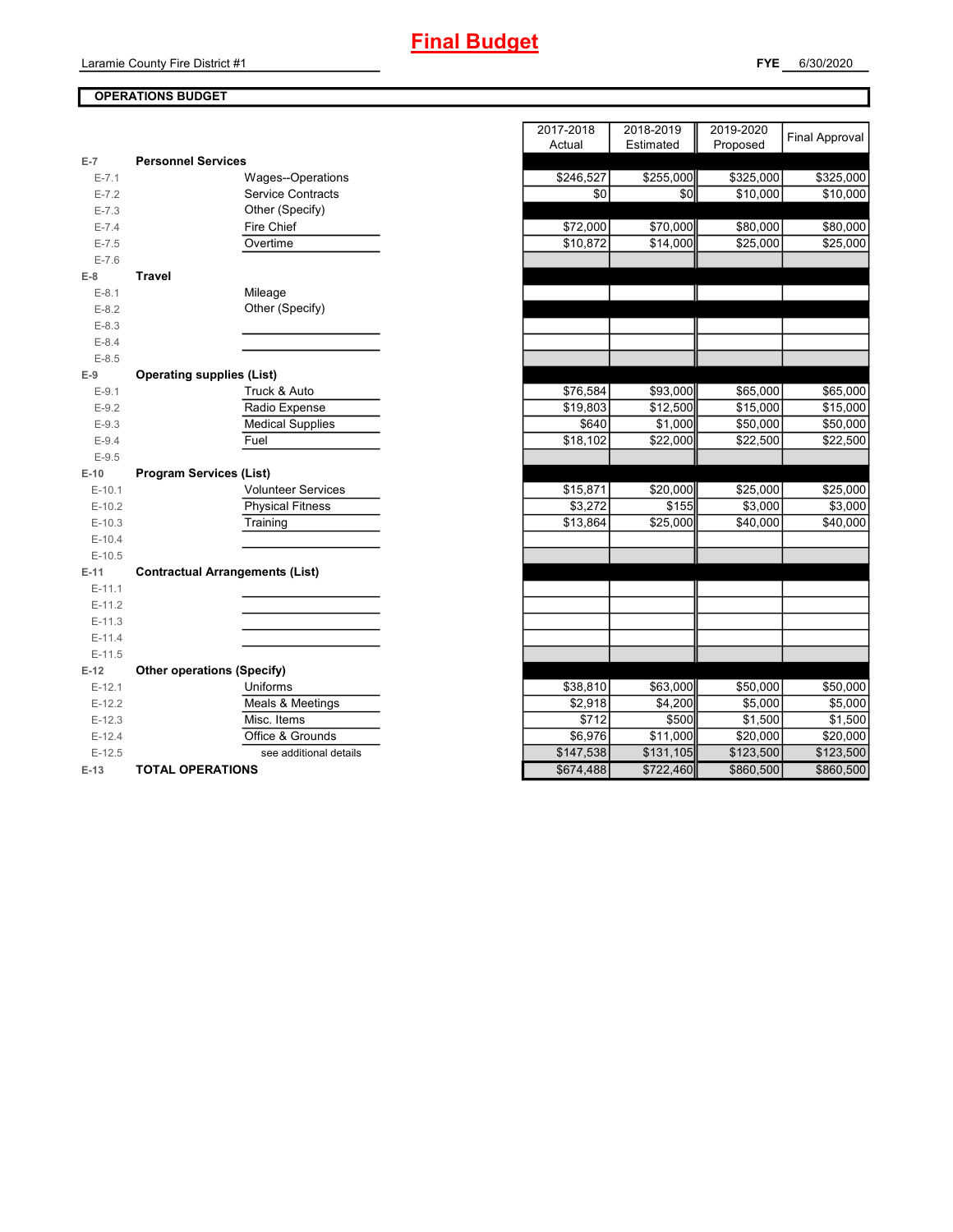## **INDIRECT COSTS BUDGET**

|          |                              | Actual    | Estimated | Proposed  | $\cdots$  |
|----------|------------------------------|-----------|-----------|-----------|-----------|
| $E-14$   | <b>Insurance</b>             |           |           |           |           |
| $E-14.1$ | Liability                    |           |           |           |           |
| $E-14.2$ | Buildings and vehicles       | \$31,283  | \$30,000  | \$32,000  | \$32,000  |
| $E-14.3$ | Equipment                    |           |           |           |           |
| $E-14.4$ | Other (Specify)              |           |           |           |           |
| $E-14.5$ | <b>Surety Bonds</b>          | \$200     | \$100     | \$300     | \$300     |
| $E-14.6$ |                              |           |           |           |           |
| $E-14.7$ |                              |           |           |           |           |
| $E-15$   | Indirect payroll costs:      |           |           |           |           |
| $E-15.1$ | FICA (Social Security) taxes | \$25,807  | \$27,000  | \$35,000  | \$35,000  |
| $E-15.2$ | <b>Workers Compensation</b>  | \$15,075  | \$16,000  | \$25,000  | \$25,000  |
| $E-15.3$ | <b>Unemployment Taxes</b>    | \$0       | \$0       | \$10,000  | \$10,000  |
| $E-15.4$ | Retirement                   | \$0       | \$0       | \$500     | \$500     |
| $E-15.5$ | Health Insurance             | \$33,449  | \$42,000  | \$42,000  | \$42,000  |
| $E-15.6$ | Other (Specify)              |           |           |           |           |
| $E-15.7$ |                              |           |           |           |           |
| $E-15.8$ |                              |           |           |           |           |
| $E-15.9$ |                              |           |           |           |           |
| $E-17$   | <b>TOTAL INDIRECT COSTS</b>  | \$105,814 | \$115,100 | \$144,800 | \$144,800 |

| 2017-2018<br>Actual | 2018-2019<br>Estimated | 2019-2020<br>Proposed | <b>Final Approval</b> |
|---------------------|------------------------|-----------------------|-----------------------|
|                     |                        |                       |                       |
|                     |                        |                       |                       |
| \$31,283            | \$30,000               | \$32,000              | \$32,000              |
|                     |                        |                       |                       |
|                     |                        |                       |                       |
| \$200               | \$100                  | \$300                 | \$300                 |
|                     |                        |                       |                       |
|                     |                        |                       |                       |
|                     |                        |                       |                       |
| \$25,807            | \$27,000               | \$35,000              | \$35,000              |
| \$15,075            | \$16,000               | \$25,000              | \$25,000              |
| \$0                 | \$0                    | \$10,000              | \$10,000              |
| \$0                 | \$0                    | \$500                 | \$500                 |
| \$33,449            | \$42,000               | \$42,000              | \$42,000              |
|                     |                        |                       |                       |
|                     |                        |                       |                       |
|                     |                        |                       |                       |
|                     |                        |                       |                       |
|                     |                        |                       |                       |
| \$105,814           | \$115,100              | \$144,800             | \$144,800             |

#### **DEBT SERVICE BUDGET**

|         |                           | 2017-2018 | 2018-2019 | 2019-2020 |                       |
|---------|---------------------------|-----------|-----------|-----------|-----------------------|
|         |                           | Actual    | Estimated | Proposed  | <b>Final Approval</b> |
| $D-1$   | <b>Debt Service</b>       |           |           |           |                       |
| $D-1.1$ | Principal                 | \$6.383   | \$31.496  | \$32,250  | \$32,250              |
| $D-1.2$ | Interest                  | \$2,138   | \$3,504   | \$2,750   | \$2,750               |
| $D-1.3$ | Fees                      |           |           |           |                       |
| $D-2$   | <b>TOTAL DEBT SERVICE</b> | \$8,521   | \$35,000  | \$35,000  | \$35,000              |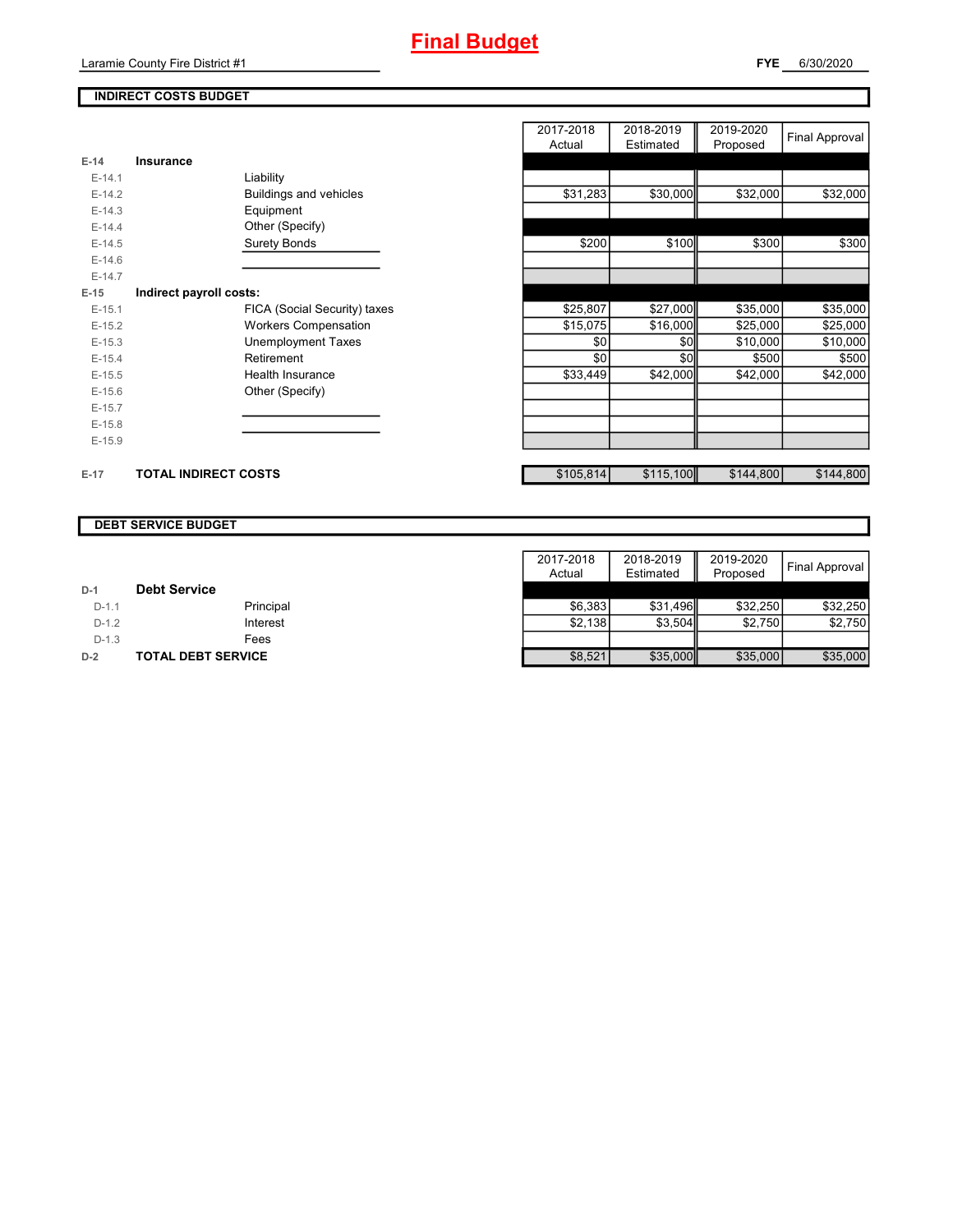#### Laramie County Fire District #1 **NAME OF DISTRICT/BOARD**

## **GENERAL FUNDS**

|         | GENERAL FUNDS                                       |             |                  |                  |                |
|---------|-----------------------------------------------------|-------------|------------------|------------------|----------------|
|         |                                                     | End of Year | <b>Beginning</b> | <b>Beginning</b> |                |
|         |                                                     | 2017-2018   | 2018-2019        | 2019-2020        |                |
| $C-1$   | <b>Balances at Beginning of Fiscal Year</b>         | Actual      | Estimated        | Proposed         | Final Approval |
| $C-1.1$ | General Fund Checking Account Balance               | \$307.325   | \$307,325        | \$323,139        | \$323.139      |
| $C-1.2$ | Savings and Investments Account Balance             | \$259,753   | \$259,753        |                  |                |
| $C-1.3$ | General Fund CD Balance                             |             | \$0              |                  |                |
| $C-1.4$ | All Other Funds                                     |             | \$0 <sub>l</sub> |                  |                |
| $C-1.5$ | Reserves (From Below)                               | \$259,753   | \$259.753        | \$1,125,840      | \$1,125,840    |
| $C-1.6$ | <b>Total Estimated Cash and Investments on Hand</b> | \$826,831   | \$826,831        | \$1,448.979      | \$1,448.979    |

| $C-2$    | <b>General Fund Reductions:</b>              |
|----------|----------------------------------------------|
| $C-2.1$  | a. Unpaid bills at FYE                       |
| $C-22$   | b. Reserves                                  |
| $C-2.3$  | Total Deductions (a+I                        |
| $C - 24$ | <b>Estimated Non-Restricted Funds Availa</b> |

| $C-2.1$ | a. Unpaid bills at FYE                          |           |           |             |             |
|---------|-------------------------------------------------|-----------|-----------|-------------|-------------|
| $C-2.2$ | b. Reserves                                     | \$259.753 | \$725.840 | \$1.125.840 | \$1.125.840 |
| $C-2.3$ | Total Deductions (a+b)                          | \$259.753 | \$725.840 | \$1.125.840 | \$1,125,840 |
| $C-2.4$ | <b>Estimated Non-Restricted Funds Available</b> | \$567.078 | \$100.991 | \$323.139   | \$323,139   |

#### **SINKING & DEBT SERVICE FUNDS**

| $C-3$    |                                                             | 2017-2018<br>Actual | 2018-2019<br>Estimated | 2019-2020<br>Proposed | Final Approval |
|----------|-------------------------------------------------------------|---------------------|------------------------|-----------------------|----------------|
| $C-3.1$  | Beginning Balance in Reserve Account (end of previous year) |                     | \$0                    | \$0                   |                |
| $C-3.2$  | Date of Reserve Approval in Minutes:                        |                     |                        |                       |                |
| $C-3.3$  | Amount to be added to the reserve                           |                     |                        |                       |                |
| $C-3.4$  | Date of Reserve Approval in Minutes:                        |                     |                        |                       |                |
| $C-3.5$  | SUB-TOTAL                                                   | \$0                 | \$0                    | \$0                   | \$0            |
| $C-3.6$  | Identify the amount and project to be spent                 |                     |                        |                       |                |
| $C-3.7$  | a.                                                          |                     |                        |                       |                |
| $C-3.8$  | b.                                                          |                     |                        |                       |                |
| $C-3.9$  | c.                                                          |                     |                        |                       |                |
| $C-3.10$ | Date of Reserve Approval in Minutes:                        |                     |                        |                       |                |
| $C-3.11$ | TOTAL CAPITAL OUTLAY (a+b+c)                                | \$0                 | \$0                    | \$0                   | \$0            |
| $C-3.12$ | Balance to be retained                                      | \$0                 | \$0                    | \$0                   | \$0            |
|          |                                                             |                     |                        |                       |                |

## **RESERVES**

|          |                                                             |           | 2017-2018 | 2018-2019        | 2019-2020   | Final Approval |
|----------|-------------------------------------------------------------|-----------|-----------|------------------|-------------|----------------|
| $C-4$    |                                                             |           | Actual    | Estimated        | Proposed    |                |
| $C-4.1$  | Beginning Balance in Reserve Account (end of previous year) |           |           | \$259,753        | \$725,840   | \$725,840      |
| $C-4.2$  | Date of Reserve Approval in Minutes:                        |           |           |                  |             |                |
| $C-4.3$  | Amount to be added to the reserve                           |           | \$259,753 | \$466,087        | \$400,000   | \$400,000      |
| $C-4.4$  | Date of Reserve Approval in Minutes:                        | 6/10/2019 |           |                  |             |                |
| $C-4.5$  | SUB-TOTAL                                                   |           | \$259,753 | \$725.840        | \$1,125,840 | \$1,125,840    |
| $C-4.6$  | Identify the amount and project to be spent                 |           |           |                  |             |                |
| $C-4.7$  | a.                                                          |           |           |                  |             |                |
| $C-4.8$  | b.                                                          |           |           |                  |             |                |
| $C-4.9$  |                                                             |           |           |                  |             |                |
| $C-4.10$ | Date of Reserve Approval in Minutes:                        |           |           |                  |             |                |
| $C-4.11$ | TOTAL OTHER RESERVE OUTLAY (a+b+c)                          |           | \$0       | \$0 <sub>1</sub> | \$0         | \$0            |
| $C-4.12$ | Balance to be retained                                      |           | \$259,753 | \$725,840        | \$1,125,840 | \$1,125,840    |
|          |                                                             |           |           |                  |             |                |

## **BOND FUNDS**

|         |                                                             | 2017-2018 | 2018-2019        | 2019-2020 | Final Approval |
|---------|-------------------------------------------------------------|-----------|------------------|-----------|----------------|
| $C-5$   |                                                             | Actual    | Estimated        | Proposed  |                |
| $C-5.1$ | Beginning Balance in Reserve Account (end of previous year) |           | \$0 <sub>1</sub> | \$0       |                |
| $C-5.2$ | Date of Reserve Approval in Minutes:                        |           |                  |           |                |
| $C-5.3$ | Amount to be added to the reserve                           |           |                  |           |                |
| $C-5.4$ | Date of Reserve Approval in Minutes:                        |           |                  |           |                |
| $C-5.5$ | SUB-TOTAL                                                   | \$0       | \$0              | \$0       | \$0            |
| $C-5.6$ | Identify the amount and project to be spent                 |           |                  |           |                |
| $C-5.7$ | Date of Reserve Approval in Minutes:                        |           |                  |           |                |
| $C-5.8$ | Balance to be retained                                      | \$0       | \$0              | \$0       | \$0            |
|         |                                                             |           |                  |           |                |
| $C-5.9$ | TOTAL TO BE SPENT                                           | \$0       | \$0              | \$0       | \$0            |